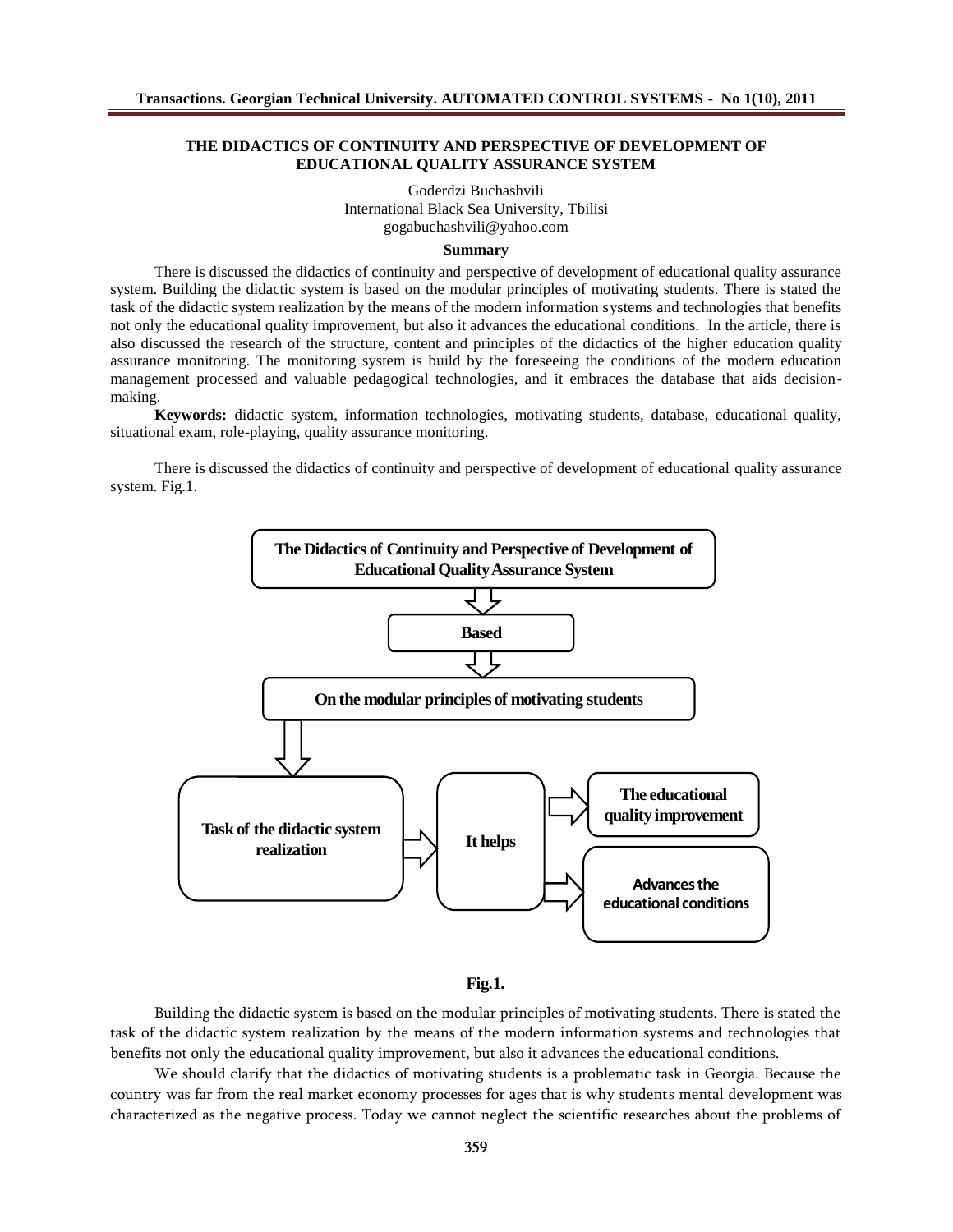motivation revealing, that has the direct connection with the specialty development, and the latter influences the high quality of education.

The above-mentioned information influenced the actuality of the article; first of all the main goal of it is the didactics of forming the database of motivating the future specialties.

The database of motivating the future specialties must be the united successive system of the motives, and students should have the opportunity to compare motives in the interactive regime and observe them at any academic stage.

The main attention in the report is paid to the algorithms of revealing motives, Fig.2.





There are presented the computer blanks that are filled by students with the help of before-prepared tests. The tests embrace the different variants of questions and answers. The good result is received by the situational tests and role-playing. Because students do not worry, they are not responsible for other people, only for themselves. Blanking system is anonymous. By revealing the motivating results, we can make some changes in the educational programs that can be done by adding or taking out some educational discipline.

In order to reach the high educational quality, with other things it is also necessary to solve the problems of creating the didactic system of objective monitoring.

The higher education quality assurance monitoring is one of the effective means of the feedback realization in the educational management system. By monitoring, we can reveal the mistakes that are made in the educational process, mention any deviations from the educational norms, or make the preventive and correcting directives. This activity should be accessible for all people and for all educational objectives. It is obvious that it can be achieved by